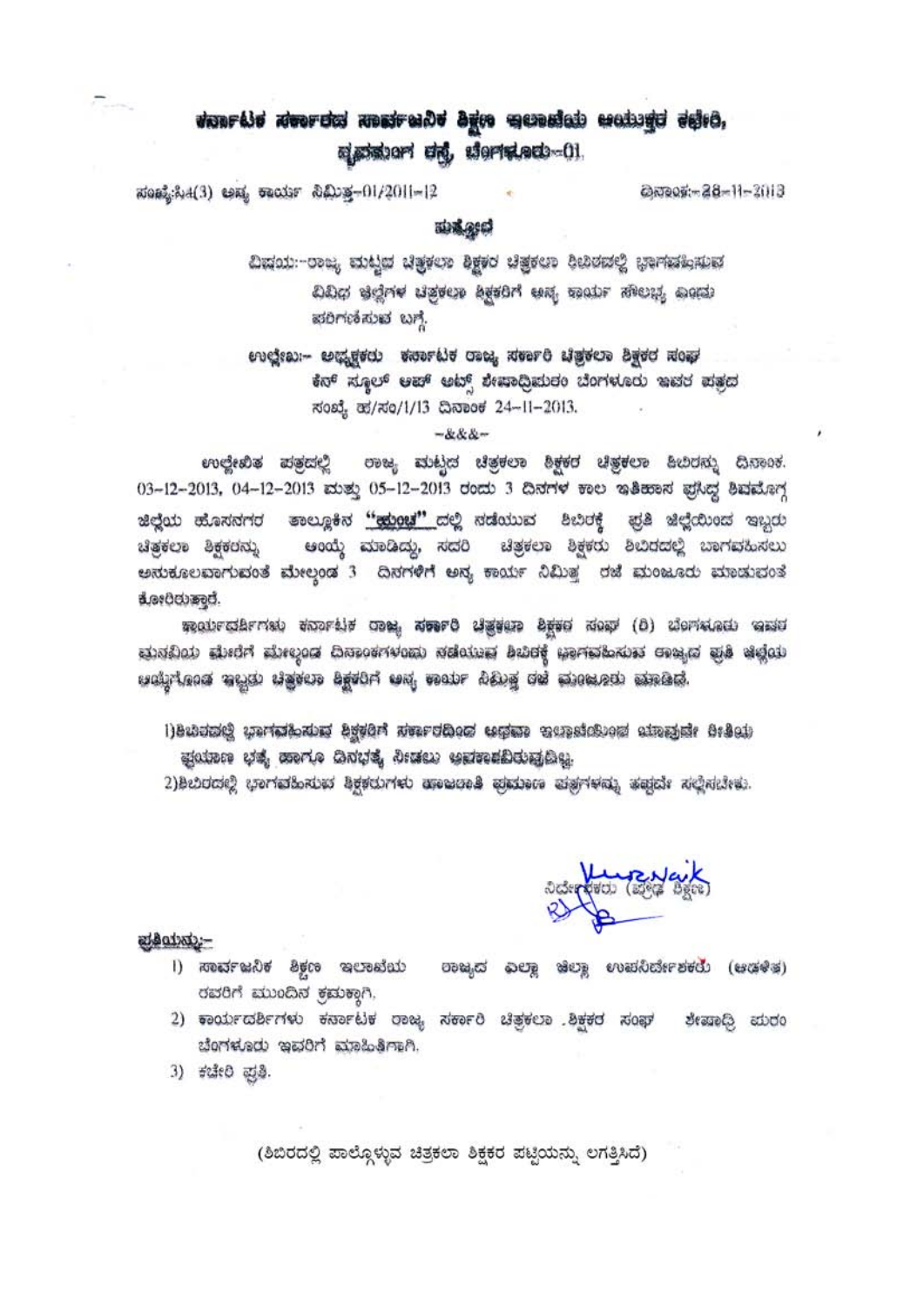#### WORKING COMMITTEE

- 1. SHIVANNA. G. K Artist,CPI Office, Bangalore- 560001, Mb: 9964952586
- 2. RAMAPPA. V ,Drawing Teacher Govt High School, Pottery Town, Bangalore–560046, Mb: 8971824040
- 3. KALIDASA. K. V, Drawing Teacher Govt High School, Medihala, kolarTaluk and Dist., Mb: 9480794759
- 4. SHANTHA KUMAR. H. R., Drawing Teacher Govt Junior collage, Varthur, Bangaloer -560087., Mb: 9844006389

5. SUNIL MISHRA.,Drawing Teacher.,Govt High School, Doddahullur, Hosakote Tq, Bengaluru Rural Dist.

Mb: 9731888099

6. Girish H., Drawing Teacer., Govt Urdu High School, Tank Garden , 1st Blk, Jayanagara Bangalore-11, Mb: 9741097854

#### DISTRICT WISE DRAWING TEACHERS

#### Bangalore North

 1. LAKSHMINARAYANA. T Govt Urdu High School, D.J. halli, Bangalore–560046 9342519747, lax\_t@yahoo.com

#### Bangalore South

- 1. RAVINDRA SRI MATAPATHI Govt High School, Byatarayanapura, Bangalore. 8453382411
- 2. CHANNAPPA. M., Drawing teacher Govt High School, Chikpet,Bangalore

#### Bangalore Rural

 1. NARASIMHA MURTHY. M. N Drawing Teacher , Govt High School, bidalur, Devanahalli, Taluk, Bengaluru, Rural Dist, Mb: 9886124981, email:mn.murthy78@gmail.com

#### Chitradhurga

 1. PRAHLADAPPA. G., Drawing Teacher, Govt High School, Gananayakanahalli, Hiriyur Taluk, Chitradurga Dist.

#### Chikkaballapura

- 1. Siddesh. Drawing Teacher ,Govt High School (Boys) Gudibande tq, Chikkaballapur Dist, Mb: 9900304281
- 2. NAGARAJA. M, Drawing Teacher, Govt High School, Giddanahalli, Chikkaballapura, Taluk and Dist Mb: 9945094527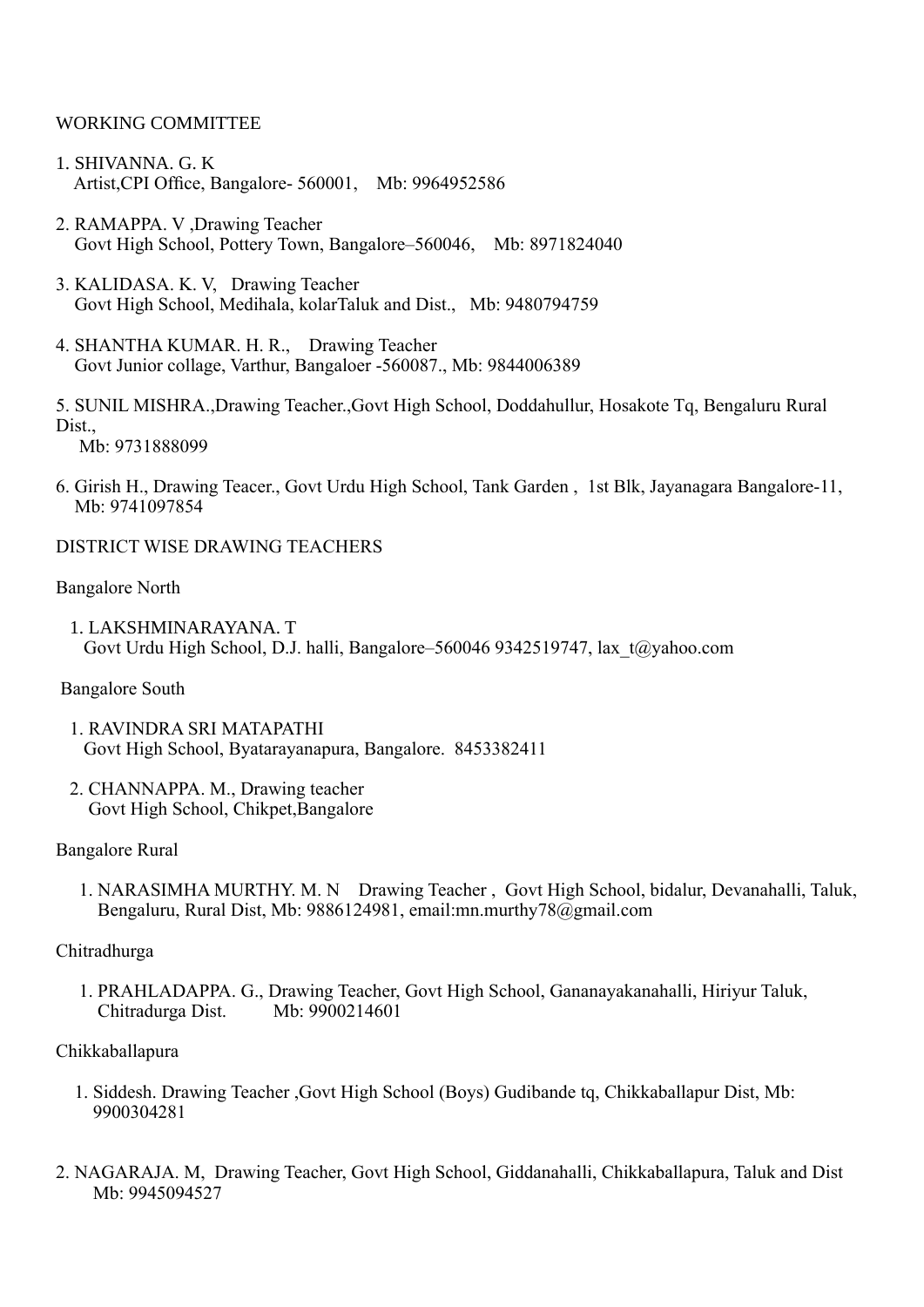#### Davanagere

1. VIJAY I GULEDGUD Govt High School, Harapanahalli Taluk, Davanagere Dist. 9886352419 igvijay22@yahoo.co.in

#### Shivmoga

- 1. MANJANNA NAYAKA. N. T., Drawing Tteacher Govt Junior College, Thirthahalli, Shivamoga Dist
- 2. Adrushapa V.D. Drawing Tteacher, GHS Kalmane, Shikarupuara Tq, Shivamoga,- 577214 Jgannath S. Drawing Tteacher, Govt, P.U. Collage, Ayanuru, Shivamoga, Tq,/ Dist.
- 3. Venkatesh, Drawing Tteacher, GHS Mavinkere, Bhadravthi Tq, Shivamoga, Dist. 577214

#### Tumakur

- 1. Parvathagowda., Drawing Teacher, GHS Hosuru, Sira tq, Tumkur Dist, mb :9481489583
- 2. KANTHARAJ Govt High School,Doddaagrahara, Shira Taluk, Tumakur Dist.

#### Madhugiri

 1. RAMACHANDRACHAR., Drawing Tteacher Govt High School, Gangasagara, Pavagada Taluk, Tumakur Dist.

#### Ramanagara

- 1. YOGANANDA., Drawing Tteacher Govt PU College, Manchanabele, Magadi Taluk, Ramanagara Dist.
- 2. SANGANABASAVESHWARA KAPANIMBARAGI Govt High School,Shivanahalli, Kanakapura Taluk, Ramanagara Dist.

#### Belguam

- 1. RAMACHANDRA MARUTHI HADIMANI., Drawing Tteacher Govt High School, Ramathirtha nagara, Belagaum.
- 2. RANGAPPA BHEEMAPPA THUGGALADONI., Drawing Tteacher Govt High School, murarebavi, Bylahongala Taluk, Belagaum Dist

# Bagalkot

 1. R. P. Nyamagowda, drawing teacher Vishveswara High School, Kudachi road, Jamakandi tq, bagalokot dist , mb: 9901752323

# Bijapur

- 1. NAGARAJA. K. RAMENAHALLI., Drawing Teacher Govt High School, Devaragennura, BijapurTaluk and Dist.mb: 9482055480
- 2. BASAVARAJA. R. PRADANI., Drawing teacher, Govt High School, Takkalaki, Jamakandi Taluk, Bagalokote Dist. Email:basavarajpradhani@rediff.com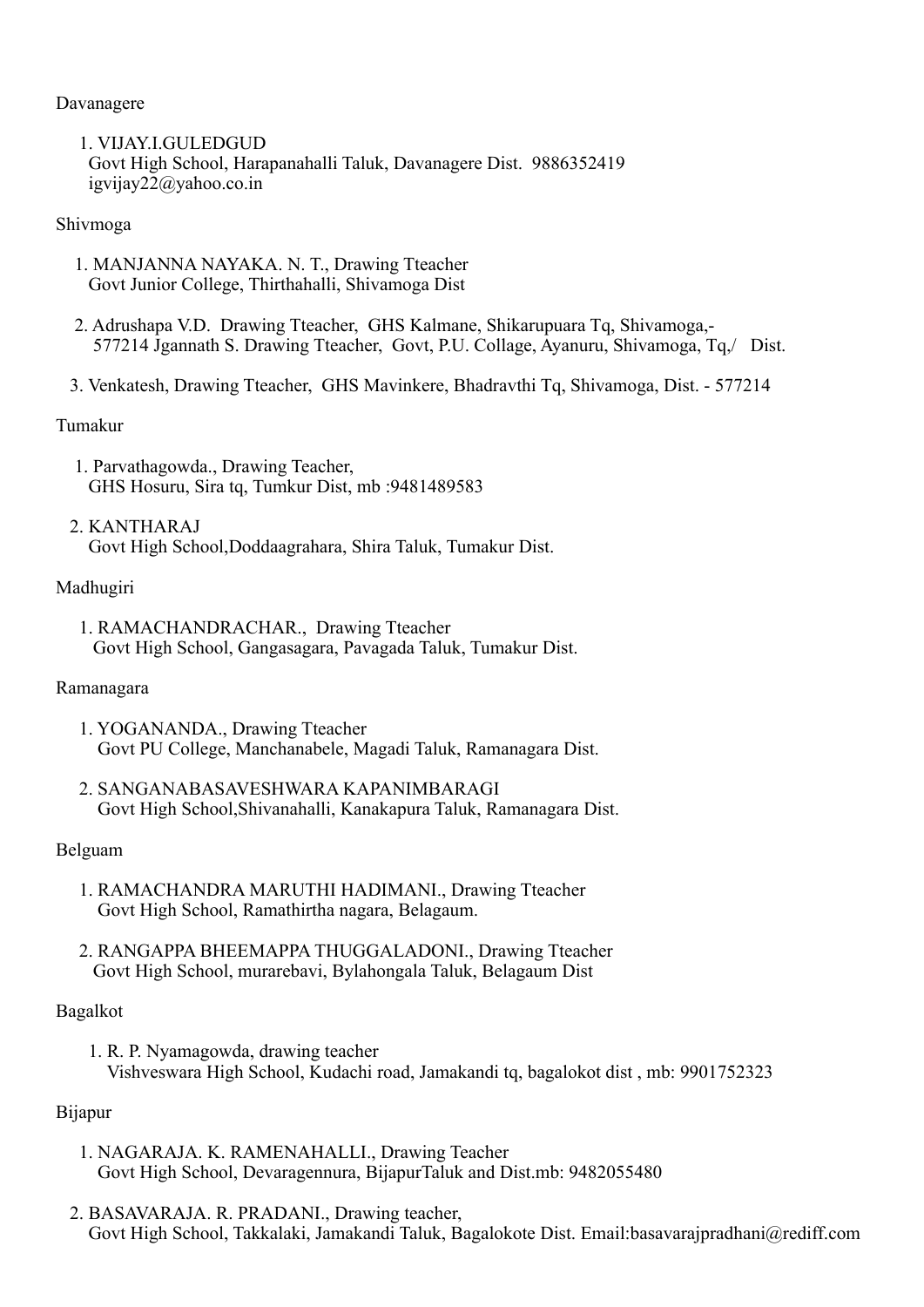# Chikkodi

- 1. Kashappa Harijan, Drawing teacher, GHS Palbavi, Raybag Taluk, Chikkodi Education Dist
- 2. KALLAPPA. BABU. THORAGALLI, Drawing teacher Govt High School, Kochari, Hukkeri Taluk, Chikkodi Education Dist.

#### Darwad

- 1. SURESH ARKASALI., Drawing Tteacher Govt High School, Ramanakoppa, Kundagola Taluk, Darwad Dist.
- 2. SUNIL. V. MATADA, Drawing teacher, Govt High School, Sischinahalli, Navalagunda Taluk, Darwad Dist.

# Gadag

- 1. R. L. KAMMARA, Drawing teacher,mb: 9902574551 Govt High School, Halligudi, MundaragiTaluk, Gadag Dist.
- 2. N. M. CHITRAGARA, Drawing teacher, Govt High School, Mevundi, MundaragiTaluk, Gadag Dist.mb: 9972789785

# Haveri

- 1.C.R. Pujar ghs, hediggonda tq, Byadagi dt Haveri
- 2. N.S. Korishetter- Dreawing teacher govt. Urdu high school Naregal Tq, Hangal Dt, Haveri -581148

# Uttara kannada

- 1. UDAYA ANANTHA NAIK., Drawing Teachewr, Govt High School, Nellikeri, Kumata Taluk, U. Kannada Dist.
- 2. SATISHA VISHWESHWARA HEGADE , Drawing Teachewr, Govt High School, Bisagodu, Yallapura Taluk, U. Kannada Dist

# Gulbarga

- 1. CHANDRAKANTHA. S. N , Drawing Teacher, Govt High School, Rajapura,Gulburga.
- 2. CHANDRAKANTHA. S. N Govt High School, Rajapura,Gulburga.

# Koppal

 1. VENKATESH MADIWALA, Drawing teacher, Govt High School, Betageri, Koppala Taluk and Dist..

# Raichur

- 1. K. MALLIKARJUNA , Drawing Teacher,
- Govt High School, Gajagarapet, Raichur.mb: 9844101708
- 2. RAMANNA MADAR
	- Govt High School, Maskihal, Raichur Taluk and Dist.